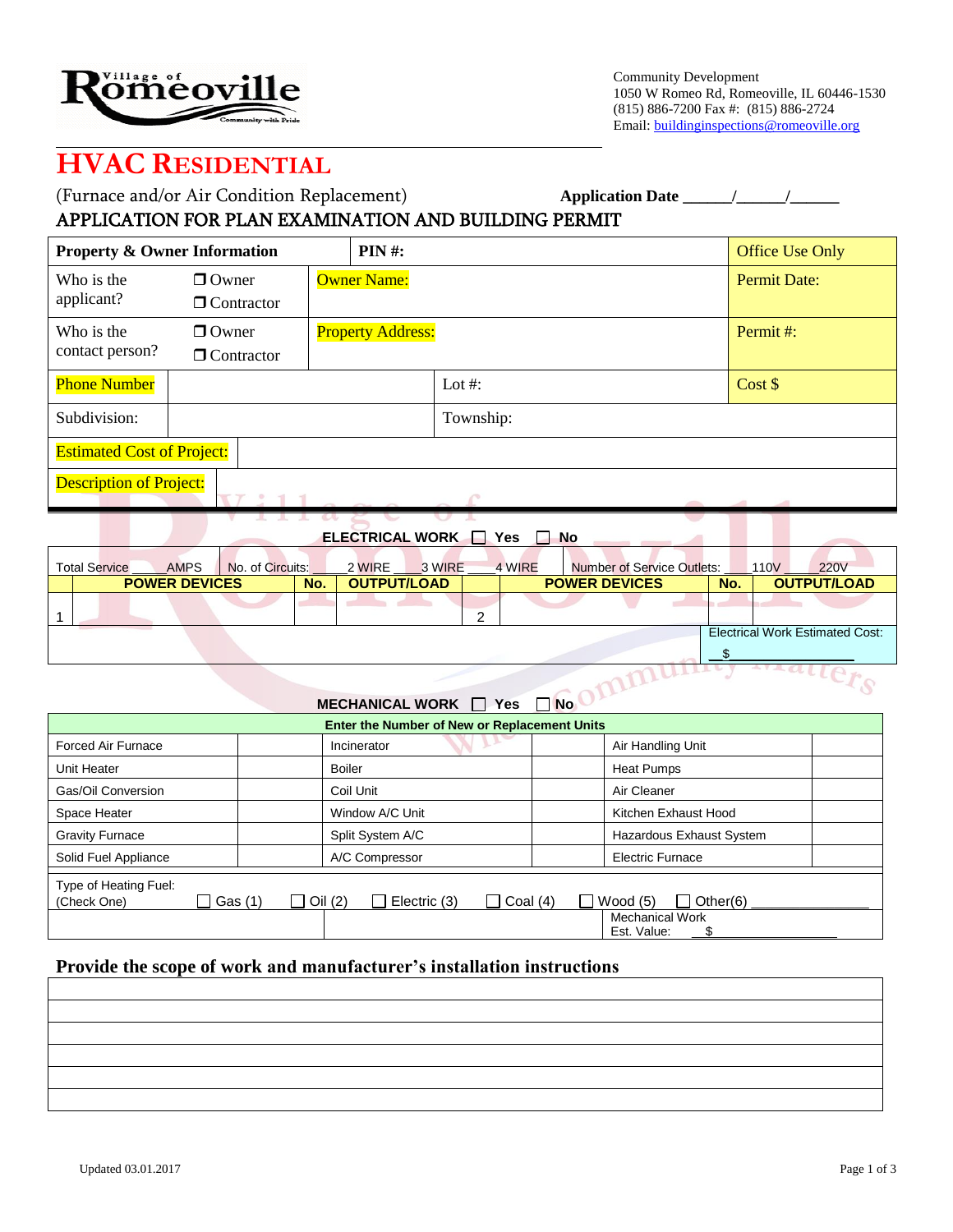## **Contractor Information**

If you are using a contractor or sub-contractor, a signed copy of the contract must be included with the application. All contractors and sub-contractors doing work in Romeoville must be registered, insured and bonded with the Village of Romeoville.

| <b>General Contractor</b>    |  |                                                   |  |  |  |
|------------------------------|--|---------------------------------------------------|--|--|--|
| <b>Contractor Name</b>       |  |                                                   |  |  |  |
| <b>Contractor Address</b>    |  |                                                   |  |  |  |
| <b>Contractor Phone</b>      |  | Village Registration Number (for office use only) |  |  |  |
| <b>Electrical Contractor</b> |  |                                                   |  |  |  |
| <b>Contractor Name</b>       |  |                                                   |  |  |  |
| <b>Contractor Address</b>    |  |                                                   |  |  |  |
| <b>Contractor Phone</b>      |  |                                                   |  |  |  |

|  | <b>REQUIREMENTS</b>                                                                                                                                                                                                                                                                                             | <b>Office</b> |
|--|-----------------------------------------------------------------------------------------------------------------------------------------------------------------------------------------------------------------------------------------------------------------------------------------------------------------|---------------|
|  | Please read the requirements and place $a \checkmark$ in the column to the left to confirm that you understand and agree.                                                                                                                                                                                       | <b>Use</b>    |
|  | • Submit an ACCA approved software manual $J(8th$ edition) heat gain/loss calculation for sizing the furnace<br>and/or condensing unit $(a/c)$ .                                                                                                                                                                |               |
|  | • Submit the manufacturer's installation instructions for the furnace and/ or condensing unit.                                                                                                                                                                                                                  |               |
|  | • A service receptacle and a disconnect switch are required to be mounted to the furnace.                                                                                                                                                                                                                       |               |
|  | • If a furnace is located within an enclosed room, that room shall have a full louvered door.                                                                                                                                                                                                                   |               |
|  | • A programmable thermostat is required. It shall be capable of controlling the heating and cooling system on<br>a daily schedule to maintain different temperature set points at different times of the day.                                                                                                   |               |
|  | • A sediment drip leg and shut-off value shall be provided for the steel (schedule 40) gas piping to the<br>furnace. The gas piping shall not have a union inside the furnace.                                                                                                                                  |               |
|  | • If the existing furnaces disconnect and receptacle wiring is non-metallic sheathed cable (Romex), it shall be<br>protected with 1/2" Greenfield.                                                                                                                                                              |               |
|  | • A furnace installed in a basement shall be elevated not less than two (2) inches above the finished floor.                                                                                                                                                                                                    |               |
|  | • A furnace exhaust vent and supply air inlet shall terminate to the exterior and be not less than 24" above<br>grade. When a furnace exhaust vent and supply air inlet are terminated through the roof, that termination<br>clearance shall be per the manufacturers' specifications.                          |               |
|  | • A condensing unit (A/C) line set exterior insulation shall have a UV resistant sleeve per the 2015 IECC,<br>section R403.4.1. UV tapes and adhesives are not allowed.                                                                                                                                         |               |
|  | • A condensing unit (A/C) shall be supported, level and firmly supported on a concrete slab or other approved<br>material extending not less than 3 inches above the adjoining grade. Such support shall be in accordance<br>with the manufacturer's installation instructions (2015 IRC, section R1305.1.4.1). |               |
|  | • Only a mechanical contractor registered with the Village of Romeoville shall install a furnace and/or<br>condensing unit, (A/C).                                                                                                                                                                              |               |

| <b>Permit &amp; Inspection Requirements</b><br>Please read the requirements and place $a \checkmark$ in the column to the left to confirm that you understand and agree.                 | <b>Office</b><br><b>Use</b> |
|------------------------------------------------------------------------------------------------------------------------------------------------------------------------------------------|-----------------------------|
| The Building Permit shall be posted in the building's window where it can be seen from the street.                                                                                       |                             |
| • All inspections shall be scheduled in advance by calling (815)886-7200 or by emailing<br>buildinginspections@romeoville.org. Your permit number shall be provided when inspections are |                             |
| Updated 03.01.2017                                                                                                                                                                       | Page 2 of 3                 |